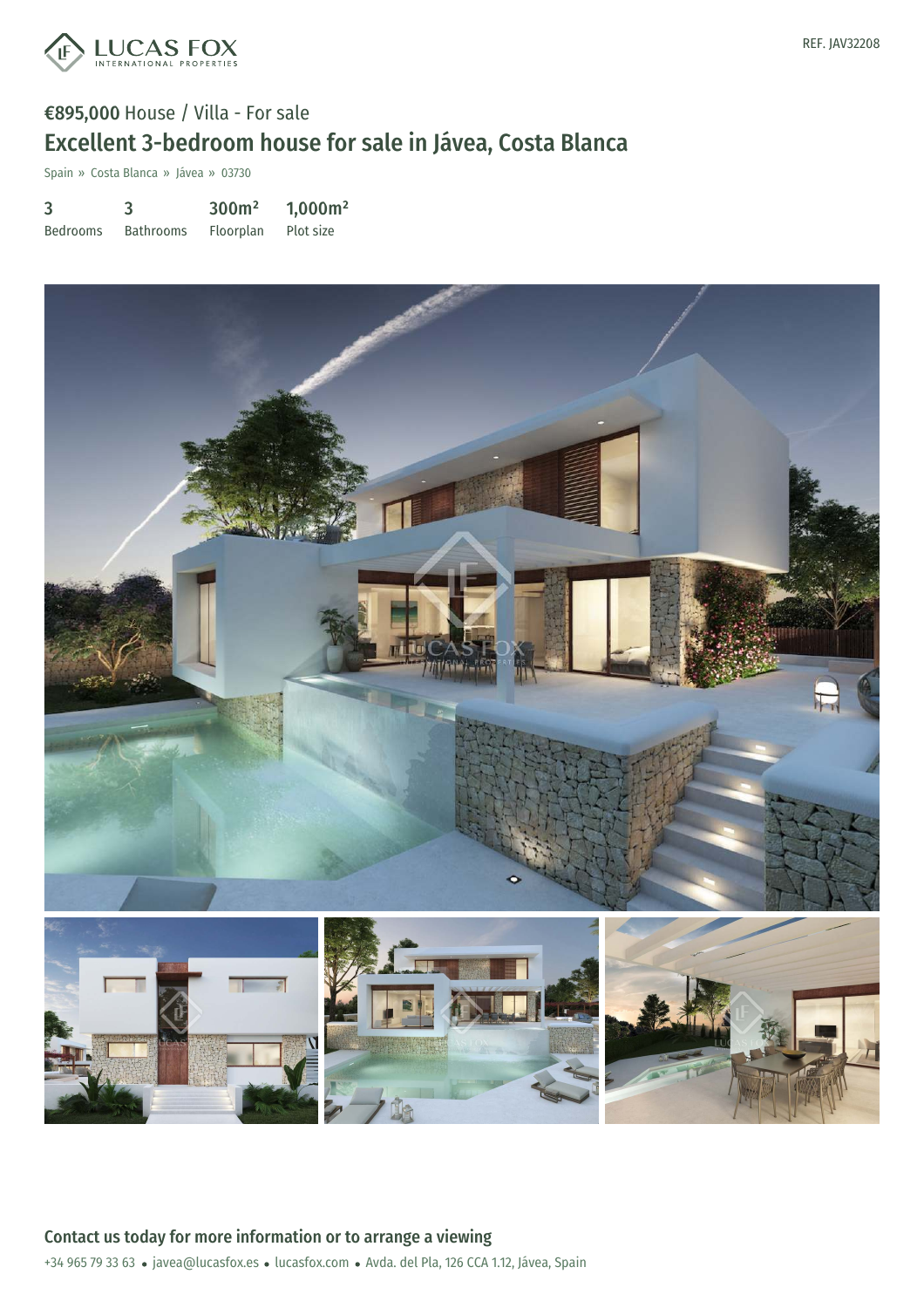

# €895,000 House / Villa - For sale Excellent 3-bedroom house for sale in Jávea, Costa Blanca

Spain » Costa Blanca » Jávea » 03730

| 3               |                  | 300 <sup>m²</sup> | 1,000m <sup>2</sup> |
|-----------------|------------------|-------------------|---------------------|
| <b>Bedrooms</b> | <b>Bathrooms</b> | Floorplan         | Plot size           |

#### **OVERVIEW**

### A 3 bedroom modern villa under construction in the perfect location in Javea, Costa Blanca.

Each house has a built area of 300 sqm, of which 200 sqm are inside space over two floors, and stands on its own plot of 1,000 sqm. In addition, each villa has its own driveway, so that optimal privacy is guaranteed.

The house is furnished according to the most modern and highest quality standards. The outdoor space is made for pure enjoyment, with covered terraces and open living areas to guarantee relaxed outdoor living from March to October.

The villa has 3 bedrooms and 3 bathrooms plus a guest toilet, a luxurious open kitchen, and a very spacious dining and living room that opens onto a beautiful covered terrace overlooking the garden and pool.

All materials have been carefully selected. In the design, there is a combination of innovation with character. The charm of the area can be seen in the many stone walls and authentic materials. With that, we build a villa to build a house that will really feel like a home. The design will therefore stand the test of time with flying colours and will only become more beautiful as the years pass.



[lucasfox.com/go/jav32208](https://www.lucasfox.com/go/jav32208)

Mountain views, Garden, Swimming pool, Terrace, Private garage, Natural light, Parking, Air conditioning, Double glazing, Equipped Kitchen, Heating, Views